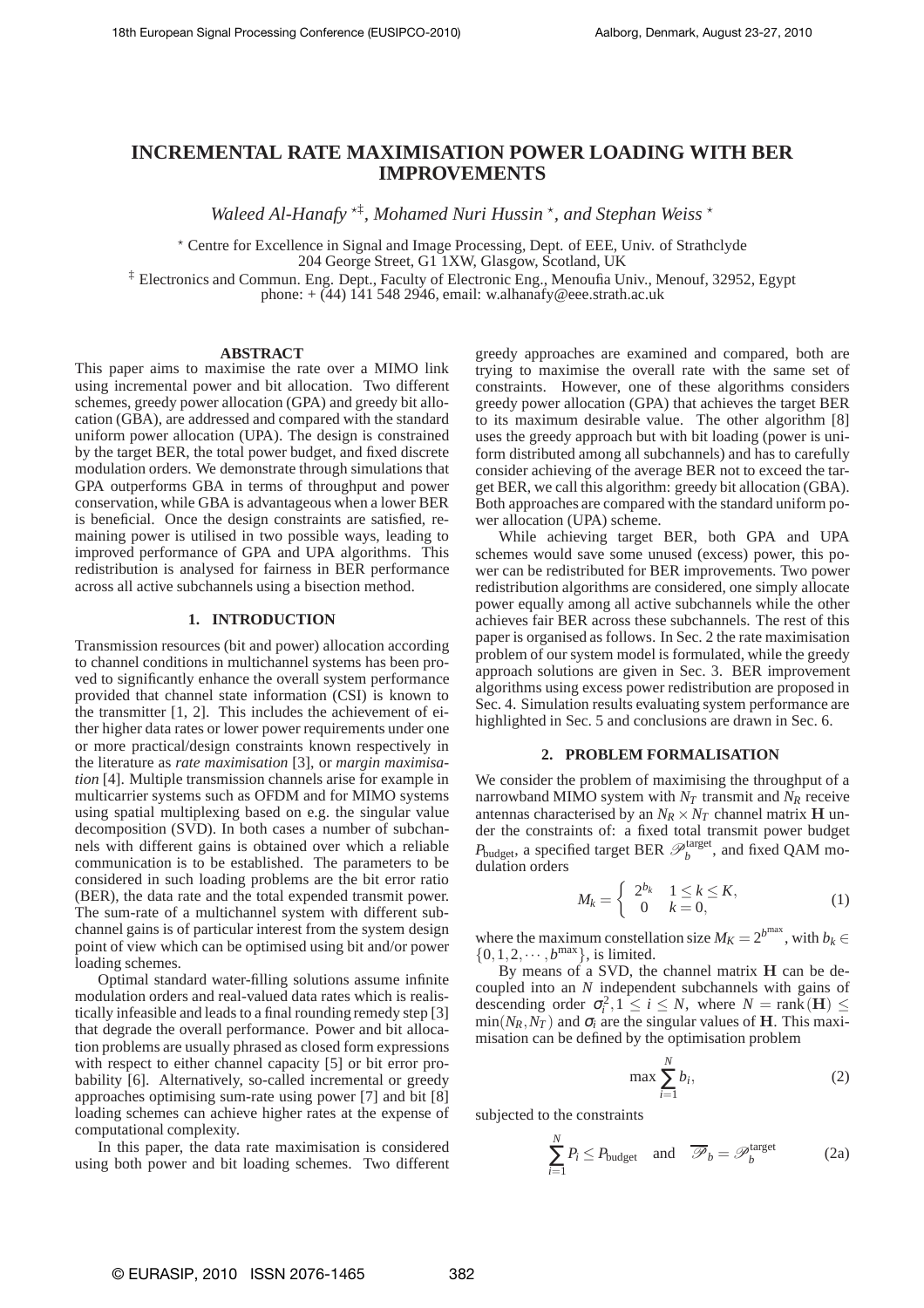or

$$
\sum_{i=1}^{N} P_i = P_{\text{budget}} \quad \text{and} \quad \overline{\mathcal{P}}_b \le \mathcal{P}_b^{\text{target}}, \tag{2b}
$$

where  $b_i$  and  $P_i$  are, respectively, the number of bits and amount of power allocated to the *i*th subchannel. The average BER is defined as

$$
\overline{\mathscr{P}}_b = \frac{\sum_{i=1}^{N} b_i \mathscr{P}_{b,i}}{\sum_{i=1}^{N} b_i}
$$
 (3)

with  $\mathcal{P}_{b,i}$  being the BER of the *i*th subchannel. The aim of this paper is to explore the effect of these two different constraints on the overall data rate by using greedy algorithms that perform power or bit allocation, respectively. Moreover, BER improvement is the second stage of interest after achieving the maximum system throughput.

The channel-to-noise ratio of the *i*th subchannel is given by

$$
CNR_i = \frac{\sigma_i^2}{\mathcal{N}_0},\tag{4}
$$

where  $\mathcal{N}_0$  is the total noise power at the receiver, while its signal-to-noise ratio (SNR) is

$$
\gamma_i = P_i \times \text{CNR}_i. \tag{5}
$$

Closed form expressions and solutions of the throughput in (2) are extensively considered in the literature, see for example [9, 10] for a review. Based on the concept of the SNR-gap approximation [11], a closed form for  $b_i$  is given by [10]

$$
b_i = \log_2\left(1 + \frac{\gamma_i}{\Gamma}\right),\tag{6}
$$

where Γ denotes the SNR-gap that signifies the loss in SNR of a particular transmission scheme when compared to the theoretical channel capacity. For QAM modulation schemes, this SNR-gap is given by

$$
\Gamma = \frac{1}{3} \left[ Q^{-1} \left( \frac{\mathcal{P}_{s,i}}{4} \right) \right]^2, \tag{7}
$$

where  $Q^{-1}$  is the inverse of the well-known  $Q$ -function  $Q(x) = \frac{1}{\sqrt{2}}$  $\frac{1}{2\pi} \int_{x}^{\infty} e^{-u^2/2} du$ , and  $\mathcal{P}_{s,i}$  is the symbol error ratio (SER) of the *i*th subchannel. It is clear from (7) that  $\Gamma$  is not fixed for all subchannel but depends on the subchannel SER which in turn depends on  $b_i$  and  $\gamma_i$  of (6). This dependence has to be taken into account whenever the rate or the gain in (6) is changed. Nevertheless, this approximation is valid only for very low BER, typically  $10^{-6}$ , and higher QAM orders which is not usually the case for realistic applications [3].

Direct optimisation of (6) with the constraints in (2a) or (2b) under consideration leads to the well-know waterfilling solution [5]. However, the resultant bit allocation obtained by the water-filling is real-valued and requires rounding off to the nearest integer value. This quantisation leads to an overall loss in performance. Alternatively and more accurately, greedy approaches [10] have been proved to be optimal in this sense [12, 13].

We assume *M-ary* QAM modulation where the BER is given by [14]

$$
\mathscr{P}_{b,i} = \mathscr{F}(\gamma_i, M_k)
$$
  
= 
$$
\begin{cases} Q(\sqrt{2\gamma_i}) & \text{for BPSK,} \\ \frac{1 - \left[1 - 2\left(1 - \frac{1}{\sqrt{M_k}}\right)Q\left(\sqrt{\frac{3\gamma_i}{M_k - 1}}\right)\right]^2}{\log_2 M_k} & \text{for } M_k \text{ QAM.} \end{cases}
$$
(8)

By allocating the power equally among all subchannels, the subchannels SNR  $\gamma$ <sub>i</sub> in (8) is given by

$$
\gamma_i = P_i \times \text{CNR}_i = \frac{P_{\text{budget}}}{N} \times \text{CNR}_i. \tag{9}
$$

According to (8) and by assuming the existence of the inverse of  $\mathscr{F}$ , the minimum SNR that is required to achieve a throughput  $b_k = \log_2 M_k$  with BER of  $\mathcal{P}_b^{\text{target}}$  is

$$
\gamma_k^{\text{QAM}} = \mathscr{F}^{-1}\left(\mathscr{P}_b^{\text{target}}, M_k\right) \tag{10}
$$

#### **3. INCREMENTAL BIT AND POWER LOADING**

#### **3.1 Incremental Bit Loading**

In [8], an incremental bit loading approach is proposed to maximise the throughput and efficiently fulfil the quality-ofservice (QoS) in terms of the mean BER, i.e., the constraints in (2b). However in order to achieve this, a power allocation scheme has to be predefined across all subchannels which was chosen to be a simple uniform power allocation (UPA). The algorithm then starts with filling all subchannels with the highest modulation order  $M_K$  and then iteratively remove bits from the worst subchannels in order to achieve the mean BER of (3) not to violate the constraint  $\overline{\mathcal{P}}_b \leq \mathcal{P}_b^{\text{target}}$ . This solution can be described as a greedy bit allocation (GBA) scheme, however, it lacks the beneficial of the efficient power distribution as power is equally distributed among all subchannels. In the following, we will introduce an efficient (greedy) power allocation scheme.

#### **3.2 Greedy Power Allocation (GPA) Scheme**

By adjusting the transmit power to exactly fulfil the target BER  $\mathscr{P}_b^{\text{target}}$  across all subchannels  $\mathscr{P}_{b,i} = \mathscr{P}_b^{\text{target}}$ , the GPA algorithm is trying to maximise the throughput with the constraints in (2a). In order to achieve this, an initialisation step of a UPA has to be done first to load all subchannels with QAM orders  $M_{k_i}$  according to their  $\gamma_i$  in (9) and by using (10), where the index  $k_i$  is obtained such that

$$
k_i: \quad \gamma_i \ge \gamma_k^{\text{QAM}} \quad \text{and} \quad \gamma_i < \gamma_{k+1}^{\text{QAM}}, \tag{11}
$$

with  $\gamma_0^{\text{QAM}} = 0$  and  $\gamma_{K+1}^{\text{QAM}} = +\infty$  (cf. Fig. 1). The throughput of this UPA scheme is therefore

$$
B_{\text{upa}} = \sum_{i=1}^{N} b_i^{\text{upa}} = \sum_{i=1}^{N} \log_2 M_{k_i}
$$
 (12)

while the difference (saved) power from the total budget is

$$
P_d^{\text{upa}} = \sum_{i=1}^N \frac{\gamma_i - \gamma_{k_i}^{\text{QAM}}}{\text{CNR}_i} = P_{\text{budget}} - \sum_{i=1}^N \frac{\gamma_{k_i}^{\text{QAM}}}{\text{CNR}_i} \tag{13}
$$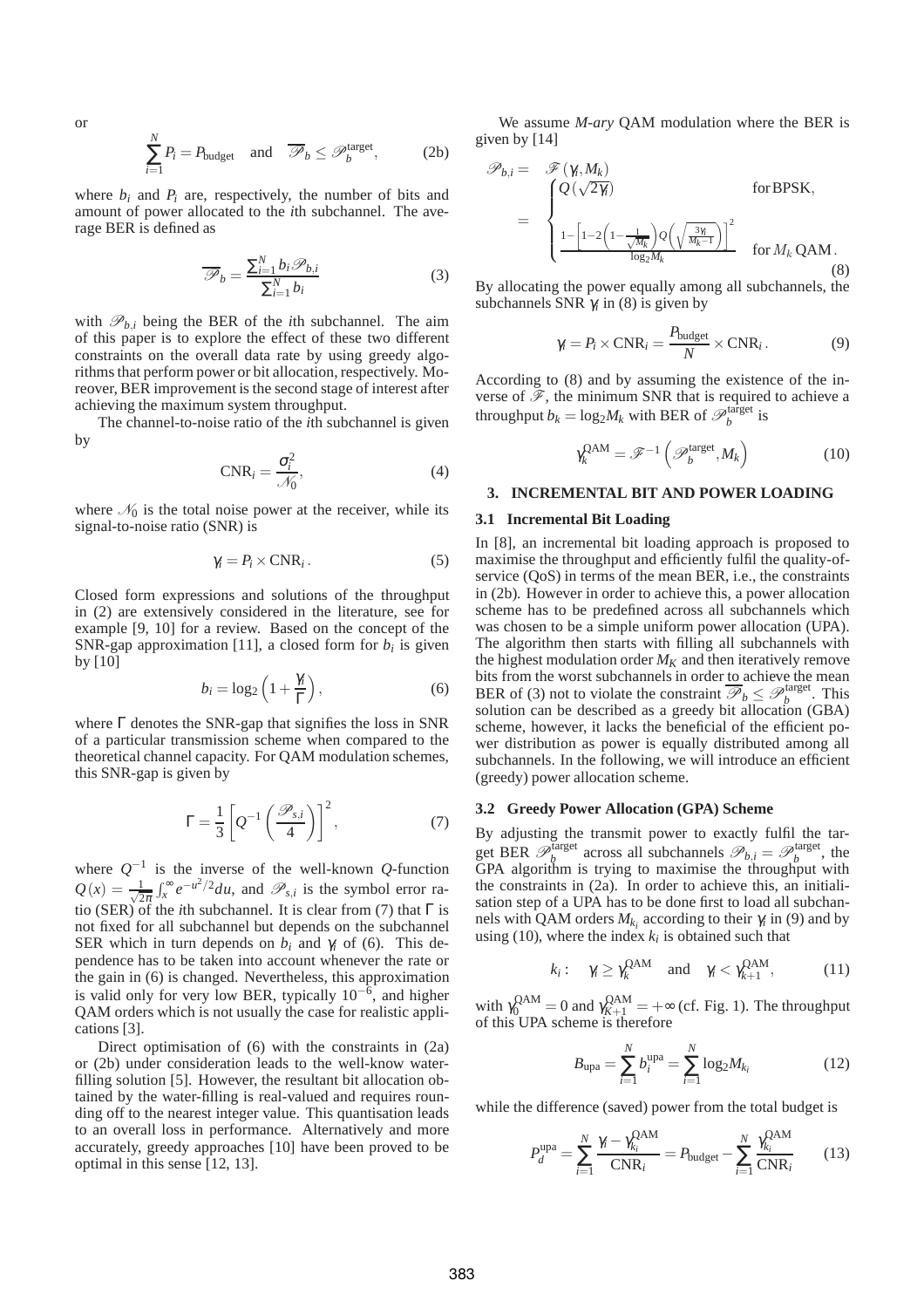

Figure 1: Subchannels residing into QAM levels according to their SNRs and UPA with excess power shown by the shadowed areas.

The procedures of the GPA algorithm based on the UPA initialisation is illustrated by Fig. 1 and given completely in Table 1. Then power difference from  $P_d^{\text{Upa}}$  $d \text{ is collected}$  and iteratively allocated to subchannels that do not yet reach their maximum allowable QAM level *K*. The throughput of this algorithm  $B_{\text{gpa}}$  and its final power difference from  $P_{\text{budget}}$ ,  $P_d^{\text{gpa}}$  $d_d^{\text{gpa}}$ , are evaluated. The usage power of both UPA and GPA algorithms are therefore, respectively,

$$
P_{used}^{upa} = P_{budget} - P_d^{upa}, \t(14a)
$$

$$
\text{and} \quad P_{\text{used}}^{\text{gpa}} = P_{\text{budget}} - P_d^{\text{gpa}}, \tag{14b}
$$

this is a useful measure of how efficient, in terms of power utilisation, both algorithms are. Note that this quantity is not defined for the GBA scheme as it uses, by definition, the total power budget.

and *P*

#### **4. BER IMPROVEMENT VIA EXCESS POWER REDISTRIBUTION**

Since UPA and GPA algorithms presented in Sec. 3.2 cannot attain the complete usage of the total power budget due to the constraint of the fixed modulation orders, in addition that BER has to be tied to a given (target) value  $\mathscr{P}_b^{\text{target}}$  for mathematical tractability. Therefore it is proposed in this Section to utilise the remaining excess power for BER performance improvement. This is done by redistribution of the difference power of both UPA and GPA algorithms, which can be achieved in two distinctive possible algorithms presented in the following.

# **4.1 Uniform Power Redistribution (UPR)**

The simplest and most straightforward way to redistribute the excess power that is left unused by the UPA and GPA algorithms is to equally allocate these powers across all active subchannels regardless of how much BER improvement is attained by each subchannel. We call this power redistribution algorithm: uniform power redistribution (UPR). The

Table 1: Bit Loading using GPA - Constraint (2a)

**Initialisation:** Initiate GPA with  $P_d^{\text{gpa}} = P_d^{\text{upa}}$  $\int_{d}^{\text{upa}}$  in (13) For each subchannel *i* do the following: Set  $b_i^{\text{gpa}} = b_i^{\text{upa}}$  $i_i^{\text{upa}}$  and  $k_i$  using (12) and (11), respectively Cal. the min required upgrade power  $P_i^{\text{up}} = \frac{\gamma_{k_i+1}^{\text{QAM}} - \gamma_{k_i}^{\text{QAM}}}{\text{CNR}_i}$ **Recursion: while**  $P_d^{\text{gpa}} \ge \min_{i} (P_i^{\text{up}})$  and  $\min(k_i) < K$  $j = \operatorname*{argmin}^u(P_i^{\text{up}})$  $1\leq i\leq N$ *i* )  $U$ pdate  $\vec{k}_j = k_j + 1$ ,  $P_d^{\text{gpa}} = P_d^{\text{gpa}} - P_j^{\text{up}}$ **if**  $k_j = 1$  $b_j^{\text{gpa}} = \log_2 M_1, P_j^{\text{up}} = \frac{\gamma_2^{\text{QAM}} - \gamma_1^{\text{QAM}}}{\text{CNR}_j}$ **elseif**  $k<sub>i</sub> < K$  $b_j^{\text{gpa}} = b_j^{\text{gpa}} + \log_2\left(\frac{M_{k_j}}{M_{k_j}}\right)$  $M_{k_j-1}$  $\sum_{j}$ ,  $P_j^{\text{up}} = \frac{\gamma_{k_j+1}^{\text{QAM}} - \gamma_{k_j}^{\text{QAM}}}{\text{CNR}_j}$ CNR*j* **else**  $b_j^{\text{gpa}} = b_j^{\text{gpa}} + \log_2{\left( \frac{M_{k_j}}{M_{k_j}} \right)}$  $M_{kj-1}$  $\bigg), P_j^{\text{up}} = +\infty$ **end end** Evaluate  $B_{\text{gpa}} = \sum_{i=1}^{N} b_i^{\text{gpa}}$  and  $P_d^{\text{gpa}}$ *d*

excess powers  $P_d^{\text{upa}}$  $P_d^{\text{upa}}$  and  $P_d^{\text{gpa}}$  $d \text{ are utilized for BER improve-}$ ment of both UPA and GPA, respectively. The algorithm can be described for the UPA as follows:

- 1. Determine the active subchannels  $i : b_i^{\text{upa}}$  $i \neq 0$  and their respective allocated modulation orders  $M_{k_i}$  that is occupied by the UPA, where  $k_i$ , as above, is the index of the QAM order  $M_k$  that is assigned to the subchannel *i*.
- 2. Calculate the minimum required SNR to achieve  $\mathcal{P}_b^{\text{target}}$ across these active subchannels using (10) as  $\gamma_k^{\text{QAM}}$  $\frac{R}{k_i}$ <sup> $k_i$ </sup>  $\mathscr{F}^{-1}\left( \mathscr{P}_{b}^{\text{target}}, M_{k_i} \right)$ .
- 3. Equally allocate the excess power  $P_d^{\text{upa}}$  $d_d^{\text{upa}}$  among all active subchannels and compute the subchannels' new SNRs as

$$
\gamma_i = \gamma_{k_i}^{\text{QAM}} + \frac{P_d^{\text{upa}}}{N_a} \times \text{CNR}_i, \qquad (15)
$$

where  $N_a$  is the number of active subchannels.

4. Calculate the subchannels' new BERs using (8) as  $\mathscr{P}_{b,i}^{\text{upa}} = \mathscr{F}(\gamma_i, M_{k_i})$  and then the mean BER  $\overline{\mathscr{P}_{b}^{\text{upa}}}$ *b* using  $(3)$ .

The same procedures are applied for the GPA algorithm to redistribute  $P_d^{\text{gpa}}$  $\frac{d}{d}$  and obtain  $\overline{\mathcal{P}}_b^{\text{gpa}}$ *b* .

## **4.2 Fairness-BER Power Redistribution (FPR)**

The UPR presented above equally allocates the excess power among all active subchannels results in an unequal subchannels' BERs which depend on subchannels CNR*<sup>i</sup>* and their occupied modulation orders *Mk<sup>i</sup>* . Therefore, the expected mean BER  $\overline{\mathcal{P}_b^{\text{upa}}}$  or  $\overline{\mathcal{P}_b^{\text{spa}}}$  may be dominated by the worst individual subchannel's BER as a result. Moreover, it is desirable to achieve same BER performance across all subchannels for fairness in QoS or link reliability applications. Therefore in this Section we adapt the power redistribution for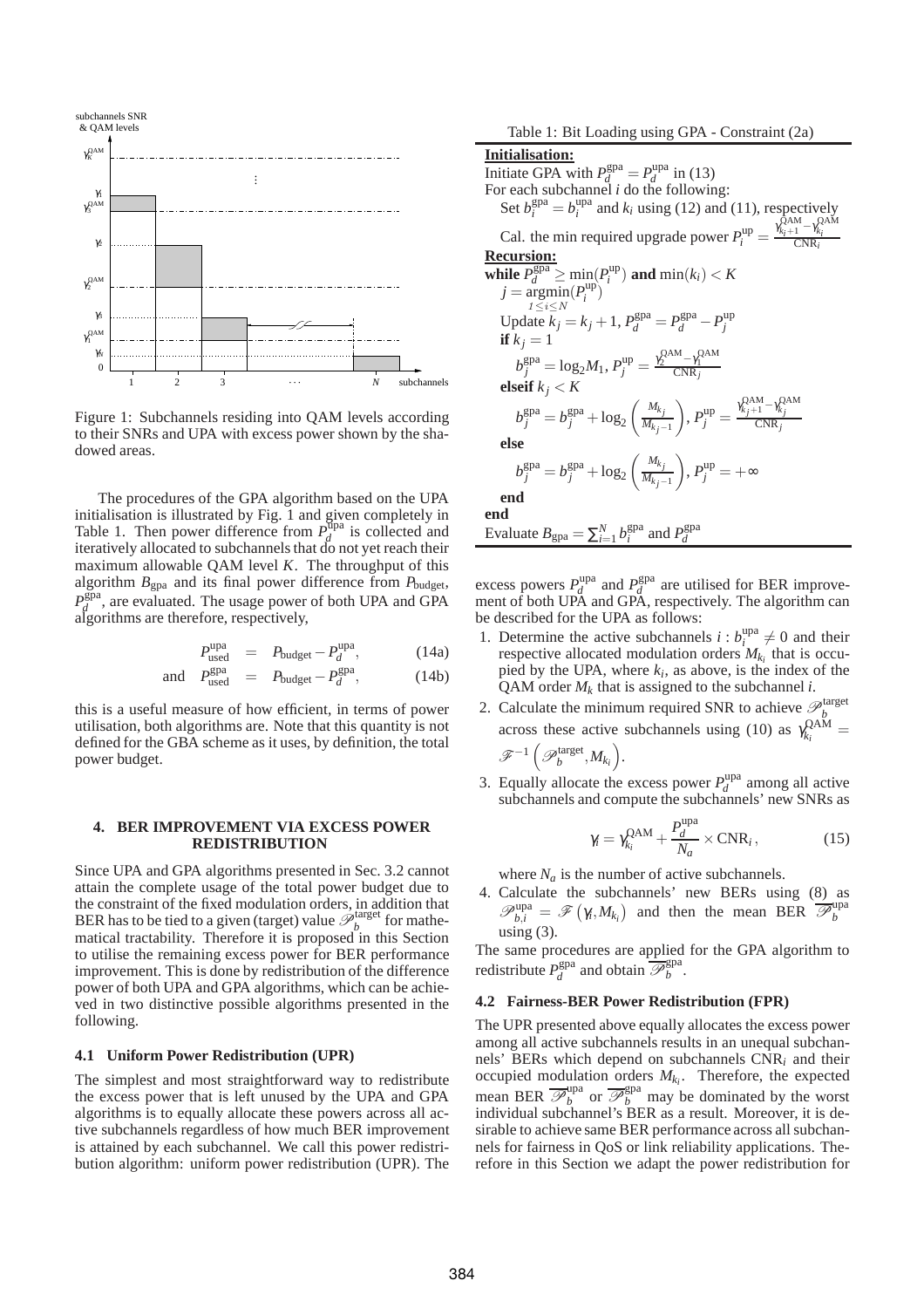an algorithm that can achieve this QoS fairness across all active subchannels for both UPA and GPA algorithms, this algorithm is referred here as fairness-BER power redistribution (FPR). Compared to the UPR algorithm, a new factor  $\alpha_i \in \mathbb{R}, 1 \leq i \leq N_a, \sum_i \alpha_i = 1$  is introduced to the last term of the r.h.s of  $(15)$  to adjust the power redistribution conditions for equal BERs across all active subchannels. This can be mathematically formulated as

solve for 
$$
\alpha = [\alpha_1, \alpha_2, \cdots, \alpha_{N_a}]
$$
 (16)

that results in  $\gamma_i = \mathscr{F}^{-1}(\mathscr{P}_b^F, M_{k_i}) \quad \forall i,$ 

where

$$
\gamma_i = \gamma_{k_i}^{\text{QAM}} + \alpha_i \cdot P_d \cdot \text{CNR}_i \tag{17}
$$

is the new subchannels' SNRs and  $\mathcal{P}_b^F$  is the fair (constant) BER across all active subchannels. From (16) and (17), the entries of the unknown vector  $\alpha$  are given by

$$
\alpha_i = \frac{\mathscr{F}^{-1}\left(\mathscr{P}_b^F, M_{k_i}\right) - \gamma_{k_i}^{\text{QAM}}}{P_d \cdot \text{CNR}_i}, \quad 1 \le i \le N_a. \tag{18}
$$

Since  $\sum_{i=1}^{Na} \alpha_i = 1$  and by defining the function

$$
f(\mathscr{P}_b) \stackrel{d}{=} \sum_{i=1}^{N_a} \frac{\mathscr{F}^{-1}\left(\mathscr{P}_b, M_{k_i}\right) - \gamma_{k_i}^{\text{QAM}}}{P_d \cdot \text{CNR}_i} - 1, \qquad (19)
$$

it is possible to find a solution (root)  $\mathcal{P}_b^F$  of  $f(\mathcal{P}_b)$  such that  $\hat{f}(\mathscr{P}_b)|_{\mathscr{P}_b=\mathscr{P}_b^F} \simeq 0$ . The bisection method is used to find such solution. The complete FPR algorithm is given as follows:

- 1. Given the active subchannels  $i : 1 \le i \le N_a$ and their respective  $M_{k_i}$  as well as  $CNR_i$  and *P<sup>d</sup>* for either UPA or GPA algorithm, calculate  $\gamma_{k_i}^{\text{QAM}}$  $\mathscr{F}^{\mathrm{AM}}_{k_i} = \mathscr{F}^{-1}\left(\mathscr{P}^{\mathrm{target}}_b, M_{k_i}\right) \;.$
- 2. Locate two possible appropriate BER points that return the function  $f(\mathcal{P}_b)$  in (19) with two opposite-sign values that are close to zero. These  $\mathcal{P}_b$  points exists in the domain  $\left(0, \mathscr{P}_{b}^{\text{target}} - \varepsilon\right]$ , where  $\varepsilon \to 0^{+}$ .
- 3. Use the bisection method to find the root  $\mathcal{P}_b^F$  that returns  $f(\mathcal{P}_b^F) \to 0$ . This BER solution is denoted by  $\mathcal{P}_b^{F, \text{upa}}$  for the UPA algo-<br>for the UPA algorithm and by  $\mathcal{P}_b^{F, \text{gpa}}$  for the GPA algorithm.

Note that, the complexity of this algorithm is dominated by the root finding search method. Faster methods can be located in the literature, however the bisection method is selected for its relative simplicity.

# **5. SIMULATION RESULTS**

A 4x4 MIMO system of frequency-flat channel  $\mathbf{H} \in \mathbb{C}^{N_R \times N_T}$ with entries  $h_{ij} \in \mathcal{CN}(0,1)$  is considered in this simulations. A target BER of  $P_b^{\text{target}} = 10^{-3}$  is to be achieved through the bit loading schemes presented in this paper. Fixed QAM modulation orders of  $\{2^1, 2^2, \dots, 2^{b^{\text{max}}}\}\$ , where  $b^{\text{max}} = 6$  bits, are constrained by the system under consideration. Both GBA algorithm of Wyglinski *et. al* [8] and our proposed GPA algorithm presented in Sec. 3.2 along with the UPA scheme are conducted in this simulation.



Figure 2: Throughput results for a 4x4 MIMO system with  $\mathscr{P}_{b}^{\text{target}} = 10^{-3}$  and varying SNR.

It is shown from the throughput results in Fig. 2 that GPA algorithm performs better than both GBA and UPA algorithms. An explanation to this is as follows: since the power allocation of the GBA algorithm is done using the UPA which is an inefficient power allocation scheme, therefore wasting power for unnecessary improvement (compared to the requirement of  $\mathcal{P}_b^{\text{target}}$  of the mean BER  $\overline{\mathcal{P}}_b < \mathcal{P}_b^{\text{target}}$ . On the other hand, the GPA algorithm is efficiently utilise the total power budget *P*budget (power is allocated according to the greedy approach) to maximise the overall throughput while achieving BER to its maximum requirements,  $\mathscr{P}_{b,i} =$  $\mathscr{P}_{b}^{\text{target}}$ , $\forall i$ . This means better investment of the total power towards the rate maximisation problem.

In Fig. 3, the power usage of UPA and GPA algorithms are compared, in conjunction with the achieved rate in Fig. 2, which shows better performance of GPA over UPA algorithm. Note that GBA algorithm (shown as the *P*<sub>budget</sub> curve) cannot be compared here as it spends all power budget getting improvement in the achieved average BER as will be shown in Fig. 4. Once the throughput reaches its expected maximum of  $4$ (subchannels)  $\times$  6 bits = 24 bits, extra power is no longer required. Therefore, the effective used power for both UPA and GPA algorithms in (14a) and (14b), respectively, starts to saturate to the minimum power that is theoretically required to achieve the maximum bit loading

 $b^{\text{max}}$  for all subchannels, i.e.  $\sum_{i} \frac{\gamma_K^{\text{QAM}}}{\text{CNR}_i}$ , which is found to be  $\approx$  38.17dB and highlighted by the dashed line in Fig. 3.

As proposed in Sec. 4 and demonstrated by Fig. 3, the excess power of UPA and GPA algorithms are redistributed to improve the BER performance. Fig. 4 shows these improvements for both power redistribution algorithms UPR and FPR compared to the actual achieved BER of the GBA algorithm. Mean BER is investigated against varying SNR showing BER improvements compared to the target BER (of 10−<sup>3</sup> ). Interestingly, both UPA and GPA algorithms with excess power redistribution can achieve better performance than the GBA algorithm of [8], again these results are in conjunction with the achieved rates in Fig. 2. It is also noted that FPR performs better than UPR if applied to the UPA, while the situation is inverted for the GPA algorithm. This can be attributed to that since the excess power of the UPA